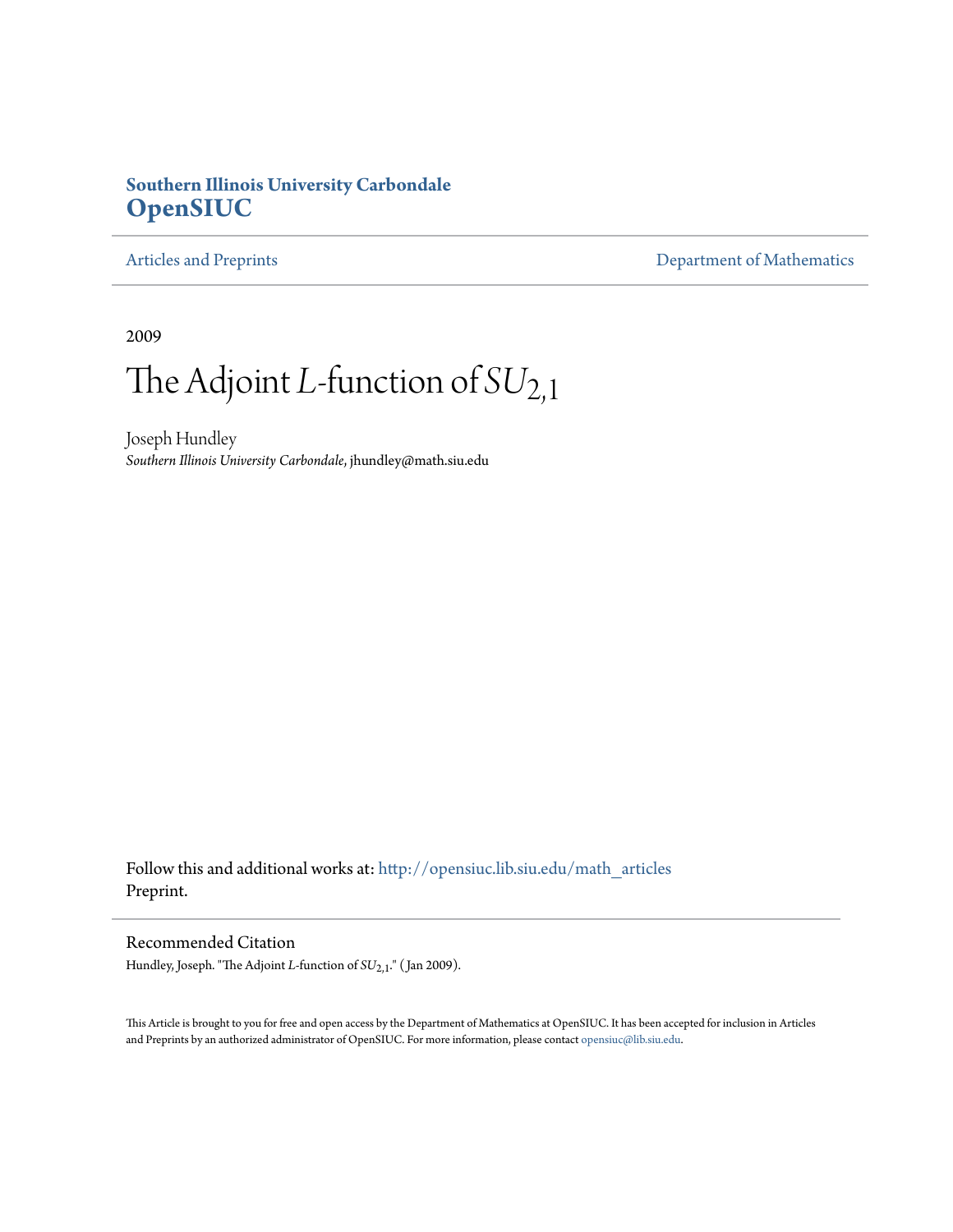Joseph Hundley

# The Adjoint L-function of  $SU_{2,1}$

April 5, 2009

Springer Berlin Heidelberg NewYork Hong Kong London Milan Paris Tokyo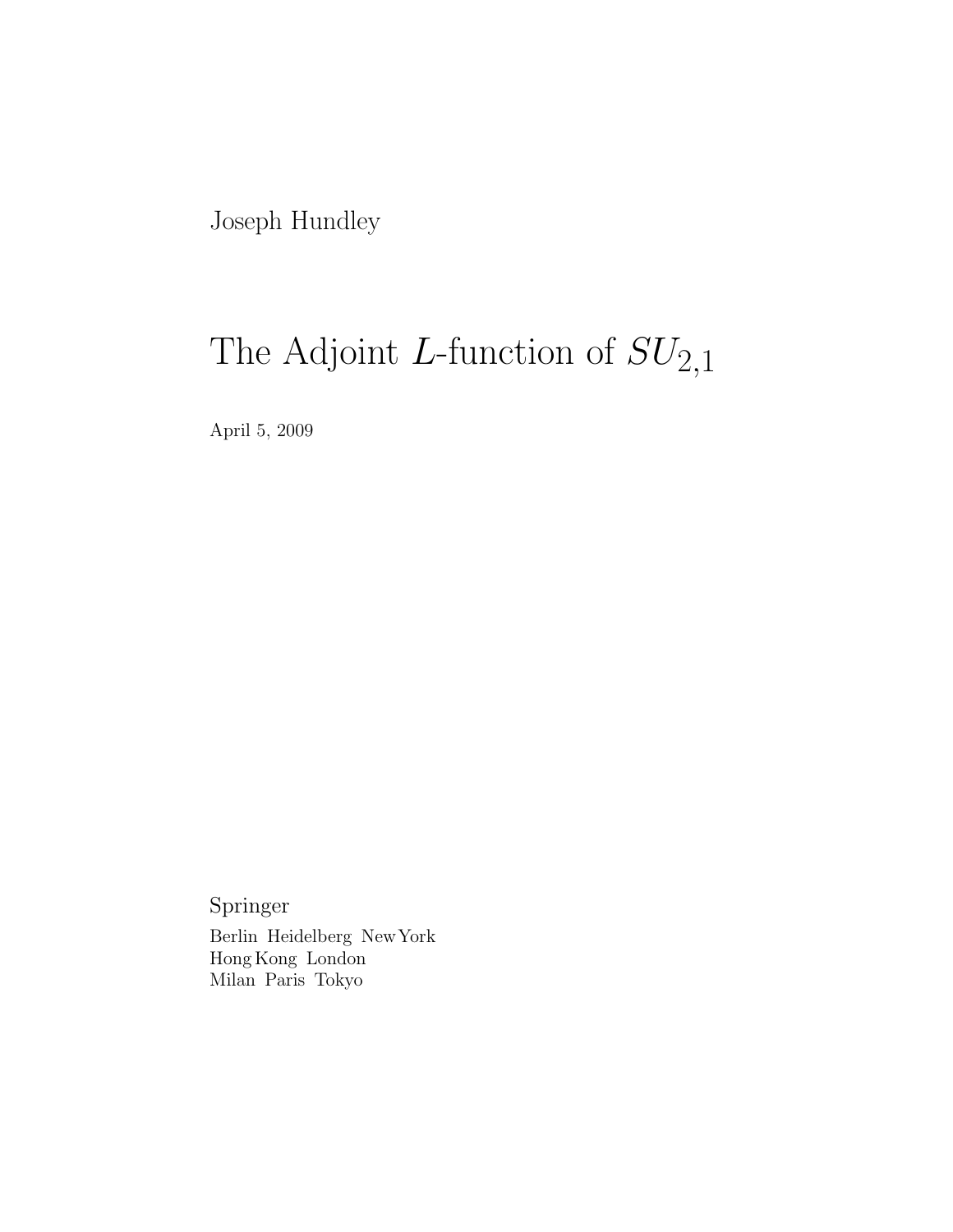To the memory of my grandfather, Harold H. Hensold, Jr.

In these notes we give a construction for a certain L-function attached to a globally generic automorphic representation of the quasi-split unitary group in 3 variables associated to a quadratic extension  $E/F$  of number fields. Recall that the finite Galois form of the L-group of this group is a semidirect product of  $GL_3(\mathbb{C})$  and  $Gal(E/F)$ . The representation we consider has the property that when restricted to  $GL_3(\mathbb{C})$  it is the adjoint representation of this group. For this reason, we refer to the associated  $L$  function as the adjoint  $L$  function. In fact, there are two representations of  $GL_3(\mathbb{C}) \rtimes Gal(E/F)$  with the above property– related to one another by twisting by the unique nontrivial one dimensional representation of  $Gal(E/F)$ . We pin down precisely which one we are talking about in section 0.1.1 below. Let us mention that a small modification of this construction gives the other.

The construction is a slight modification of that given in [3].

#### 0.1 Notation

Let F be a global field, and A its ring of adèles. Let  $E = F(\tau)$  be a quadratic extension, such that  $\rho := \tau^2 \in F$ . Let  $J = \begin{pmatrix} 1 \\ 1 \end{pmatrix}$  . Abusing notation, we will also denote by  $J$  the analogous matrix of any size with points in any ring (with unity). The F points of our special unitary group may be thought of as the set of  $3 \times 3$  matrices with determinant 1 with entries in E such that  $gJ \, {}^t\bar{g} = J$ . Here  ${}^-$  denotes conjugation by the nontrivial element of  $Gal(E/F)$ . Presently we shall also identify this group with a group of matrices having entries in F. We denote this group by  $SU_{2,1}$ .

We consider also the split exceptional group of type  $G_2$  defined over  $F$ , which we denote simply by  $G_2$ . We recall a few facts about this group. (Cf. [4], pp. 350-57.) First, it may be realized as the identity component of the group of automorphisms of a seven dimensional vector space which preserve a general skew-symmetric trilinear form. Second, this seven dimensional "standard" representation of  $G_2$  is orthogonal: the image also preserves a symmetric bilinear form. We wish now to pin things down explicitly. It will be convenient to realize  $G_2$  as a subgroup of  $SO_8$ .

Thus, we consider  $SO_8 = \{ g \in GL_8 : gJ^t g = J \}$ . Let

$$
v_0 = {}^{t}(0,0,0,1,-1,0,0,0).
$$

By  $SO_7$  we mean the stabilizer of  $v_0$  in  $SO_8$ . Let  $V_0$  denote the orthogonal complement of  $v_0$ , defined relative to J. To fix an embedding of  $G_2$ , into  $SO_7$ , we fix a trilinear form of  $V_0$  in general position, namely:

$$
T:=e_7^*\wedge(e_4^*+e_5^*)\wedge e_2^*+e_1^*\wedge(e_4^*+e_5^*)\wedge e_8^*+e_6^*\wedge(e_4^*+e_5^*)\wedge e_3^*+2e_3^*\wedge e_2^*\wedge e_8^*-2e_6^*\wedge e_7^*\wedge e_1^*
$$

(which is obtained from the form written down on p. 357 of [4] via suitable identifications). The identity component of the stabilizer of T in  $GL(V_0)$  is a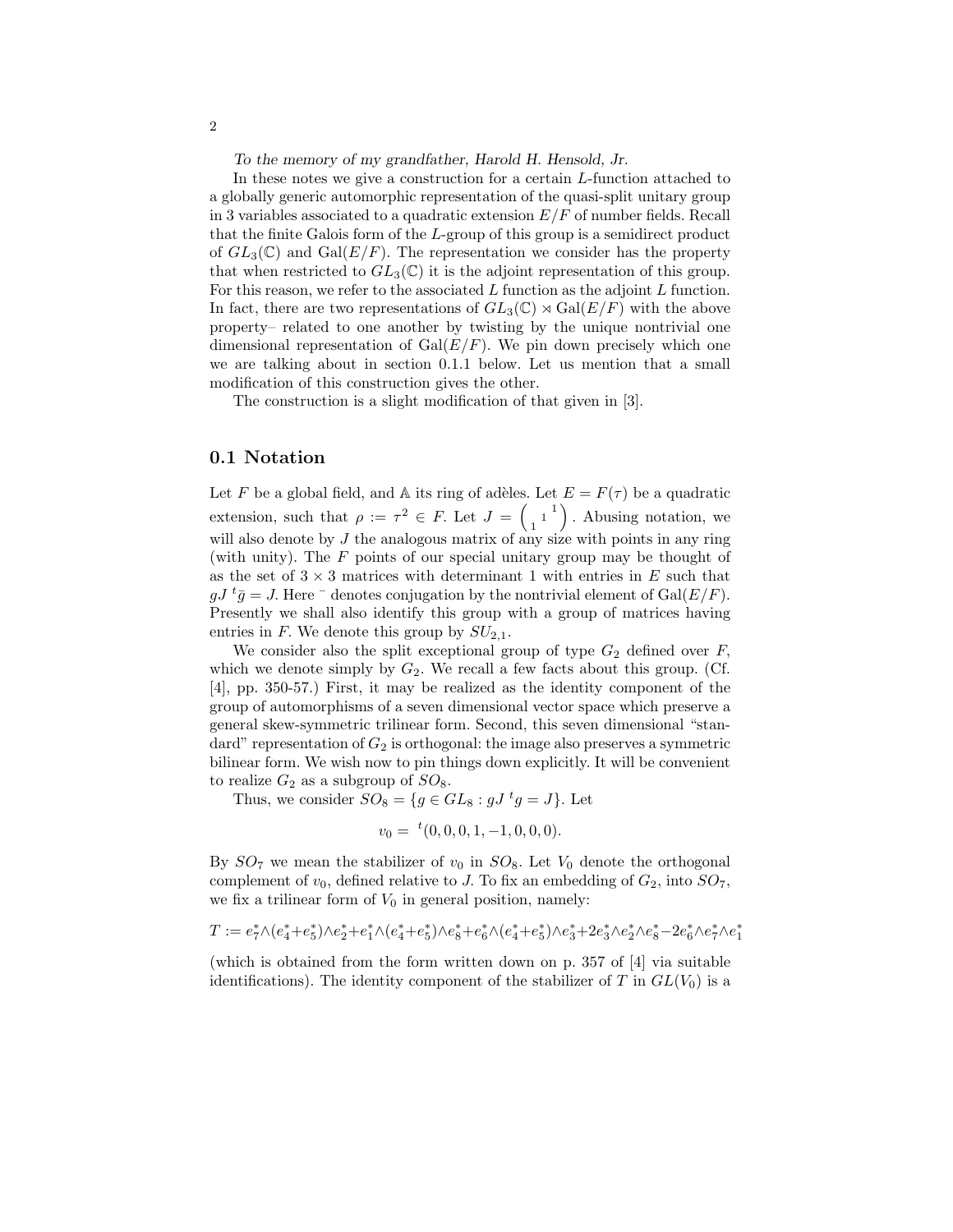group of type  $G_2$ , defined and split over F, and contained in  $SO_7$  as defined above.

Now, let  $v_{\rho} = {}^{t}(0, 0, 1, 0, 0, \rho, 0, 0)$ , and let  $H_{\rho}$  denote the stabilizer of  $v_{\rho}$ in  $G_2$ .

Lemma 0.1.0.1  $H_{\rho} \cong SU_{2,1}$ .

- **Remarks 0.1.0.2** 1. This is essentially the same embedding of  $SU_{2,1}$  into  $G_2$  described on p. 371 of [1].
- 2. One may also obtain this embedding by making the following identifications between an F-basis of  $E^3$  and one for the orthogonal complement of  $\langle v_0, v_\rho \rangle$  in  $F^8$ .

$$
(1,0,0) \leftrightarrow e_1 \qquad (-\tau^{-1},0,0) \leftrightarrow e_2 \qquad (0,-2\tau,0) \leftrightarrow e_3 - \rho e_6
$$
  

$$
(0,-2,0) \leftrightarrow e_4 + e_5 \qquad (0,0,2\tau) \leftrightarrow e_7 \qquad (0,0,2) \leftrightarrow e_8
$$

Proof. On the one hand, we know from [5], pp.808-810 that the stabilizer of a vector in this representation having nonzero length (relative to  $J$ ) is isomorphic to either  $SL_3$  or  $SU(Q)$  for a suitable Q. On the other hand,  $H_\rho$ is clearly contained in the group of automorphisms of the six dimensional complement of  $v_{\rho}$  in  $V_0$  which preserve both the original symmetric bilinear form and the skew symmetric form obtained by plugging in  $v_{\rho}$  as one of the arguments of T. This latter group is isomorphic to  $U_{2,1}$  (with an isomorphism being given by the identification of bases above). The result follows.

To aid in visualizing these groups and checking various assertions below, we write down a general element of each of their Lie algebras.

$$
G_2: \begin{pmatrix} T_1 & a & c & d & d & e & f & 0 \\ g & T_2 - T_1 & b & -c - c & d & 0 & -f \\ h & l & 2T_1 - T_2 & a & a & 0 & -d & -e \\ i & -h & g & 0 & 0 & -a & c & -d \\ j & i & 0 & -g - g & T_2 - 2T_1 & -b & -c \\ k & 0 & -i & h & h & -l & T_1 - T_2 & -a \\ 0 & -k & -j & -i & -i & -h & -g & -T_1 \end{pmatrix} (0.1.0.3)
$$
  

$$
= \begin{pmatrix} T_1 & a & -\rho e & d & d & e & f & 0 \\ \rho a & T_1 & -\rho d & \rho e & \rho e & d & 0 & -f \\ h & l & 0 & a & a & 0 & -d & -e \\ h & l & 0 & a & a & 0 & -d & -e \\ -\rho l & -h & \rho a & 0 & 0 & -a - \rho e & -d \\ -\rho l & -h & \rho a & 0 & 0 & -a & -\rho e & -d \\ -\rho h & -\rho l & 0 & -\rho a & -\rho a & 0 & \rho d & \rho e \\ k & 0 & \rho l & h & h & -l & -T_1 & -a \\ 0 & -k & \rho h & \rho l & \rho l & -h & -\rho a & -T_1 \end{pmatrix} (0.1.0.4)
$$

The set of upper triangular matrices in  $G_2$  is a Borel subgroup  $B_{G_2}$ , and the set of diagonal matrices in  $G_2$  is a maximal torus  $T_{G_2}$ . We use this torus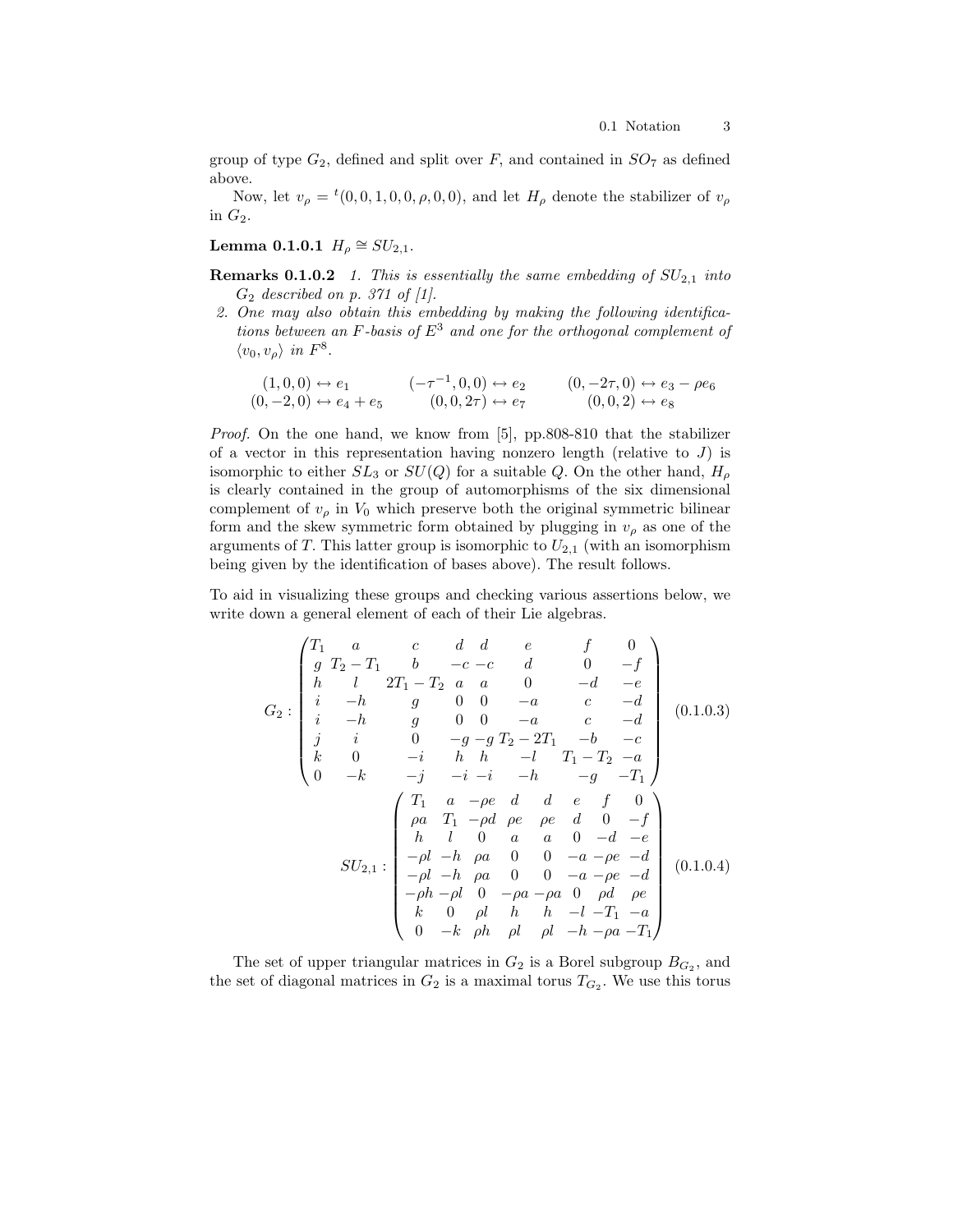and Borel to define notions of "standard" for parabolics and Levis. We also fix a maximal compact subgroup  $K = \prod_v K_v$  of  $G_2(\mathbb{A})$  such that  $G_2(F_v) =$  $B_{G_2}(F_v)K_v$  for all v and  $K_v = G_2(\mathfrak{o}_v)$  for almost all finite v. (Here  $\mathfrak{o}_v$  denotes the ring of integers of  $F_v$ .

For any matrix A we let  $_tA$  denote the "other transpose"  $J\,{}^tA J$ , obtained by reflecting A over the diagonal that runs from upper right to lower left. Finally, if H is any F group, then  $H(F \backslash \mathbb{A}) := H(F) \backslash H(\mathbb{A})$ .

#### 0.1.1 The representation  $r$

Let us now describe explicitly the representation  $r$  which appears in the Langlands  $L$  function we will construct. We first describe the  $L$ -group we consider, which is the finite Galois form of the L group of  $U_{2,1}(E/F)$ . Let Fr denote the nontrivial element of Gal( $E/F$ ). Our L group is  $GL_3(\mathbb{C}) \rtimes Gal(E/F)$ , where the semidirect product structure is such that

$$
\text{Fr} \cdot g \cdot \text{Fr} = \, t g^{-1}.\tag{0.1.1.1}
$$

Now consider the 8 dimensional complex vector space of  $3 \times 3$  traceless matrices, with an action of  $GL_3(\mathbb{C})$  by conjugation. The definition

$$
\text{Fr} \cdot X = {}_{t}X \tag{0.1.1.2}
$$

extends this to a well-defined action of  $GL_3 \rtimes Gal(E/F)$ . This is our representation  $r$ .

It is not difficult to check that there is only one other way to define the action of Fr which is compatible with  $(0.1.1.1)$  and  $(0.1.1.2)$ , namely Fr $\cdot X = -tX$ . Now, it is part of the L-group formalism that the parameter of  $\pi$  at an unramified place v is in the identity component iff  $\rho$  is a square in the completion of  $F$  at  $v$ . Hence, if we let  $r'$  denote the representation corresponding to the action  $\text{Fr} \cdot X = -_t X$ , then  $L^S(s, \pi, r')$  is the twist of  $L^S(s, \pi, r)$ by the quadratic character corresponding to the extension  $E/F$ . An integral for this L-function may be obtained from the one considered in this paper by inserting this character into the induction data for the Eisenstein series.

#### 0.1.2 Eisenstein series

We shall make use of the same Eisenstein series on  $G_2(F \backslash \mathbb{A})$  as in [3]. We recall the definition. Let  $P$  denote the standard maximal parabolic of  $G_2$  such that the short simple root of  $G_2$  is a root of the Levi factor of P. Take f a K-finite flat section of the fiber-bundle of representations  $\text{Ind}_{P(\mathbb{A})}^{G_2(\mathbb{A})} |\delta_P|^s$  (nonnormalized induction). Thus, for each s,  $f(g, s)$  is a function  $G_2(\mathbb{A}) \to \mathbb{C}$  such that  $f(pg, s) = |\delta_P(p)|^s f(g, s)$  for all  $p \in P(\mathbb{A}), g \in G_2(\mathbb{A})$ , and for  $k \in K$ , the value of  $f(k, s)$  is independent of s. The associated Eisenstein series is defined by the formula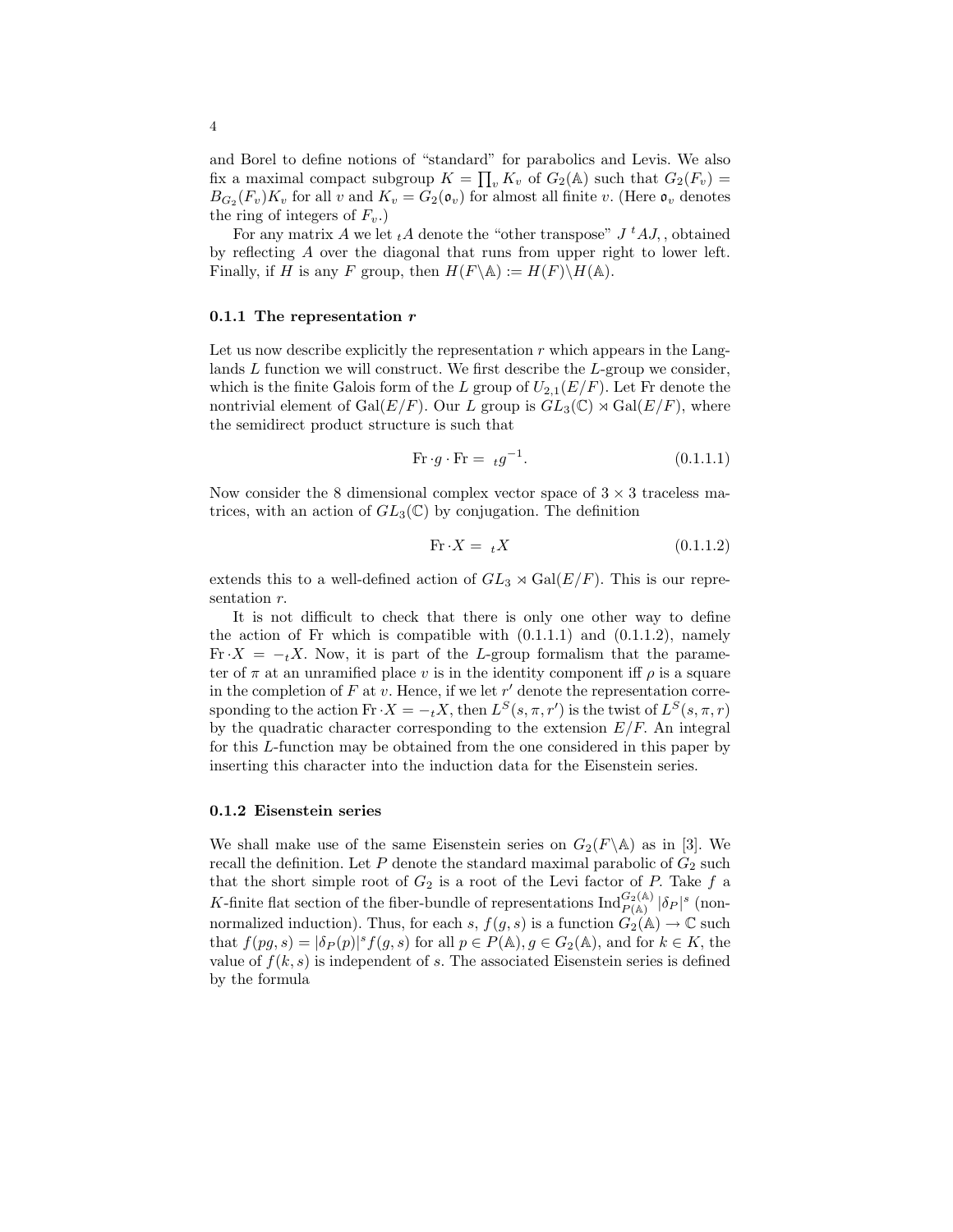$$
E(g, s) = \sum_{\gamma \in P(F) \backslash G_2(F)} f(\gamma g, s)
$$

for  $\Re(s)$  sufficiently large, and by meromorphic continuation elsewhere.

#### 0.2 Unfolding

**Lemma 0.2.0.1** The space  $P(F)\G_2(F)/SU_{2,1}(F)$  has two elements, represented by the identity and (any representative in  $G_2(F)$  for) the simple reflection in the Weyl group of  $G_2$  associated to the long simple root, which we  $denote$   $w_2$ .

*Proof.* This follows easily from our characterization of  $SU_{2,1}$  as a stabilizer. Indeed,  $P(F)\backslash G_2(F)/SU_{2,1}(F)$  may be identified with the set of  $P(F)$  orbts in the  $G_2(F)$ -orbit of  $v_\rho$ . Write  $v \in G_2(F)v_\rho$  as  ${}^t(v_1, v_2, v_3)$  with  $v_1, v_3 \in F^2$ and  $v_2 \in F^4$ . Either  $v_3 = 0$  or not. This distinction clearly separates  $P(F)$ orbits, and in particular separates the  $P(F)$ -orbit of the identity from that of  $w_2$ . On the other hand, an element of the  $G_2(F)$ -orbit of  $v_\rho$  is certainly in  $V_0$ and of norm  $2\rho$ . It is not hard to check that  $P(F)$  permutes the set of such elements with  $v_3 = 0$  and  $v_3 \neq 0$  each transitively.

Let  $\varphi_{\pi}$  be a cusp form in the space of an irreducible automorphic cuspidal representations  $\pi$  of  $SU_{2,1}(\mathbb{A})$ . Let N denote the maximal unipotent subgroup of  $SU_{2,1}$ 

$$
\left\{ \begin{pmatrix} 1 & x & y \\ 1 & -\bar{x} \\ & 1 \end{pmatrix} : x, y \in E, \text{Tr } y + \text{Norm } x = 0 \right\}.
$$

Fix a nontrivial additive character  $\psi$  of  $(F \backslash A)$ , and let  $\psi_N$  denote the character of  $N(\mathbb{A})$  with coordinates as above to  $\psi(\frac{1}{2}\operatorname{Tr} x)$ . (The  $\frac{1}{2}$  is for convenience: it cancels the 2 that arises when we take the trace of an element of  $F$ .)

We assume that the integral

$$
W_{\varphi_{\pi}}(g) := \int_{N(F \backslash \mathbb{A})} \varphi_{\pi}(ng) \psi_N(n) \, dn \tag{0.2.0.2}
$$

does not vanish identically. (And hence, that  $\pi$  is generic.) We consider the integral

$$
I(\varphi_{\pi}, f, s) := \int_{SU_{2,1}(F \backslash \mathbb{A})} \varphi_{\pi}(g) E(g, s).
$$

**Theorem 0.2.0.3** (The Unfolding) Let  $N_2$  denote the two-dimensional unipotent subgroup of  $SU_{2,1}$  corresponding to the coordinates e and f in (0.1.0.4). Then for  $\Re(s)$  sufficiently large,

$$
I(\varphi_{\pi}, f, s) = \int_{N_2(\mathbb{A}) \backslash SU_{2,1}(\mathbb{A})} W_{\varphi_{\pi}}(g) f(w_2 g, s) dg.
$$
 (0.2.0.4)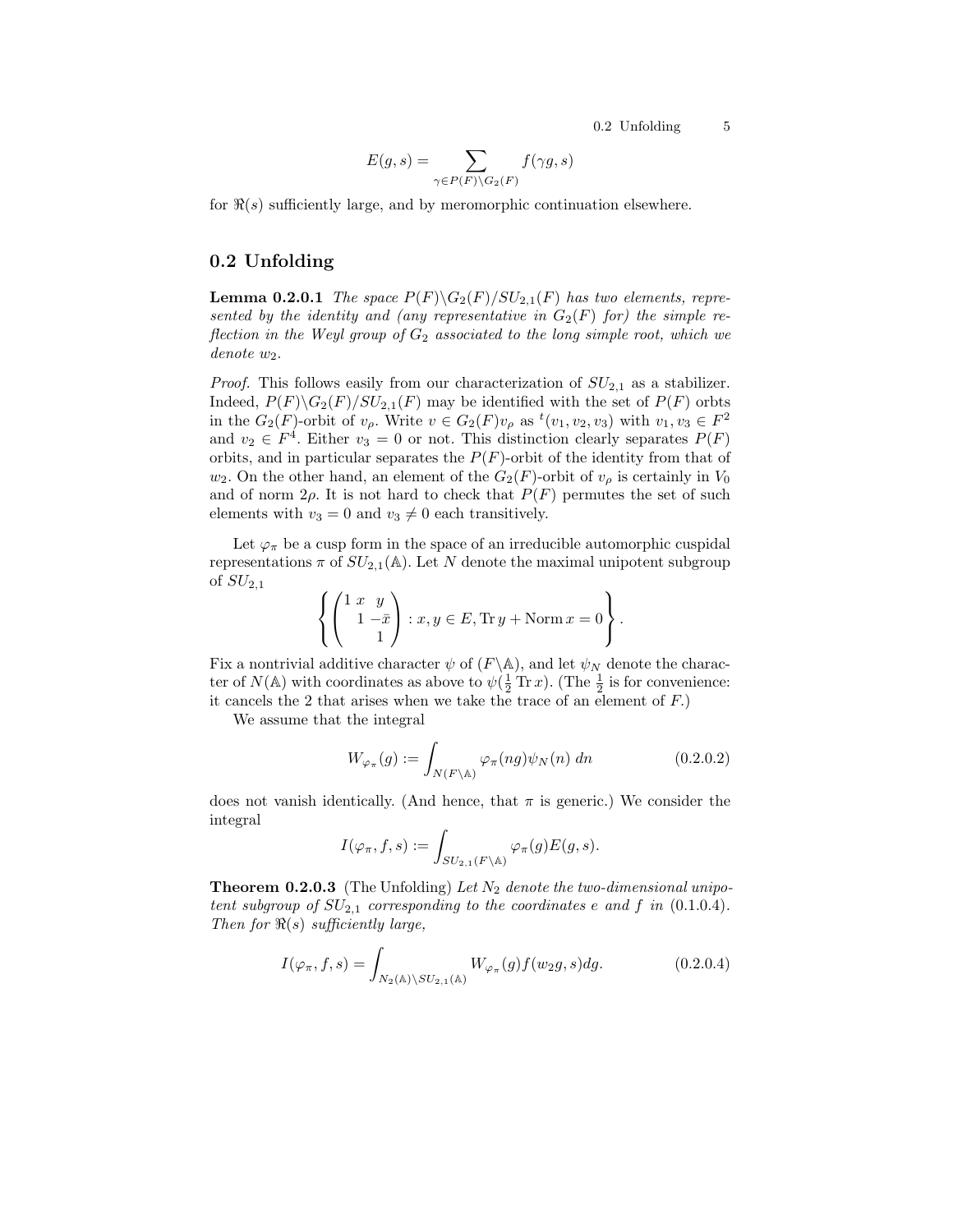*Proof.* By the lemma, we find that  $I(\varphi_{\pi}, f, s)$  is equal to

$$
\int_{(SU_{2,1}\cap P)(F)\backslash SU_{2,1}(\mathbb{A})}\varphi_{\pi}(g)f(g,s)dg
$$
  
+
$$
\int_{(SU_{2,1}\cap w_{2}Pw_{2})(F)\backslash SU_{2,1}(\mathbb{A})}\varphi_{\pi}(g)f(w_{2}g,s)dg.
$$

The first integral vanishes by the cuspidality of  $\pi$ .

The group  $SU_{2,1} \cap w_2 P w_2$  consists of the one-dimensional F-split torus and the two-dimensional unipotent group  $N_2$ . Incidentally, when written as elements of  $GL_3(E)$ , this unipotent group is

$$
\left\{ \begin{pmatrix} 1 & r\tau & t\tau + \frac{r^2 \rho}{2} \\ 1 & r\tau \\ & 1 \end{pmatrix} : r, t \in F \right\}.
$$

We now expand  $\varphi_{\pi}$  along the subgroup of elements of the form

$$
\begin{pmatrix} 1 & s & -\frac{s^2}{2} \\ 1 & -s & 1 \end{pmatrix}.
$$

The constant term vanishes by cuspidality. The remaining terms are permuted simply transitively by the action of the  $F$ -split torus. The term corresponding to 1 yields the integral (0.2.0.2).

#### 0.3 Unramified computations

We now consider the value of the local analogue of  $(0.2.0.4)$  at a place where all data is unramified. Thus, let  $F$  be a nonarchimedean local field. We denote the nonarchimedean valuation on  $F$  by  $v$ , and the cardinality of the residue field by  $q$ . We keep the definitions of all the algebraic groups above. However, we now allow the possibility that  $\rho$  is a square in F. In this case the group  $SU_{2,1}$  defined by the equations above is isomorphic to  $SL_3$  over F. We assume that  $\rho$  and 2 are both units in F. In this section we encounter only the F-points of algebraic groups, so we suppress the " $(F)$ ."

Let f be the spherical vector in the induced representation  $\text{Ind}_{P}^{G_2} |\delta_P|^s$ , and let W denote the normalized spherical vector in the Whittaker model of an unramified local representation  $\pi$  of  $GL_3$ . The integral we consider is

$$
I(s,\pi)=\int_{N_2\setminus SU_{2,1}}W(g)f(w_2g,s)dg.
$$

The main result of this section is the following: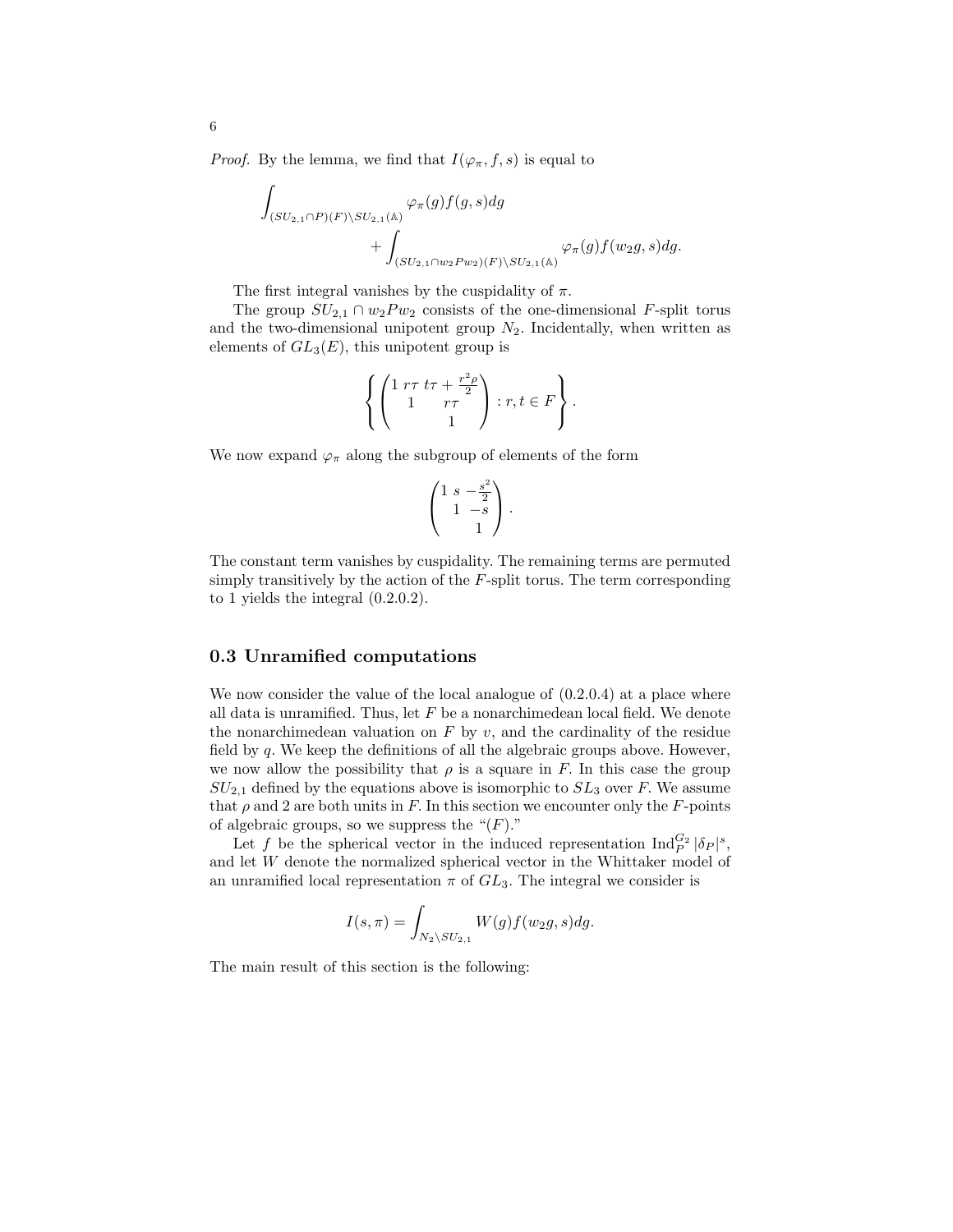**Proposition 0.3.0.5** For  $\Re(s)$  sufficiently large,

$$
I(s,\pi) = \frac{L(3s - 1, \pi, r)}{\zeta(3s)\zeta(6s - 2)\zeta(3s - 9)}.
$$

Here, all zeta and L functions are local. Thus, if q is the number of elements in the residue field of F, then  $\zeta(3s) = (1 - q^{-3s})^{-1}$ , etc.

Proof. We begin with some computations which are valid regardless of whether or not  $\rho$  is a square in F. The one-dimensional subgroup of  $SU_{2,1}$  corresponding to the variable d in (0.1.0.4) maps isomorphically onto the quotient  $N_2 \backslash N$ . An element of this group may also be expressed as  $x_{\alpha_2}(\rho u)x_{2\alpha_1+\alpha_2}(-u)$ , where  $x_{\alpha_2}$  and  $x_{2\alpha_1+\alpha_2}$  are maps of  $\mathbb{G}_a$  onto the one parameter unipotent subgroups oof  $G_2$  corresponding to the indicated roots. These subgroups correspond to the variables  $b$  and  $d$  in  $(0.1.0.3)$ . Using the Iwasawa decomposition, we express the integral over  $N_2 \backslash SU_{2,1}$  as integrals over the maximal compact K, the torus T, and this one-dimensional subgroup. Since  $W$  and  $f$  are spherical, and the volume of K is 1, we may erase the integral over K. Also  $w_2 x_{2\alpha_1+\alpha_2}(u) \in P$ . Hence, we find that

$$
I(s,\pi) = \int_T \int_F f(w_2 x_{\alpha_2}(\rho u)t, s)\psi_N(u)duW(t)\delta_B^{-1}(t)dt.
$$

Here  $\delta_B$  denotes the modular quasicharacter of the Borel subgroup of  $SU_{2,1}$ . Now, an element of T may be visualized as an element of  $SL_3(F(\sqrt{\rho}))$  of the form

$$
\begin{pmatrix} a+b\sqrt{\rho} & & \\ & \frac{a-b\sqrt{\rho}}{a+b\sqrt{\rho}} & \\ & & \frac{1}{a-b\sqrt{\rho}} \end{pmatrix}.
$$

The corresponding  $8 \times 8$  matrix is

$$
\begin{pmatrix}\n a & -b & & & & \\
-b\rho & a & & & & \\
& \frac{a^2}{N} & -\frac{ab}{N} & -\frac{ab}{N} & \\
& -\frac{ab\rho}{N} & \frac{a^2}{N} & \frac{b^2\rho}{N} & \frac{ab}{N} \\
& -\frac{ab\rho}{N} & \frac{b^2\rho}{N} & \frac{a^2}{N} & \frac{ab}{N} \\
& -\frac{b^2\rho^2}{N} & \frac{ab\rho}{N} & \frac{a^2}{N} & \frac{b}{N} \\
& & \frac{b^2\rho}{N} & \frac{a}{N} & \frac{a}{N} & \frac{b}{N} \\
& & & \frac{ba}{N} & \frac{a}{N}\n\end{pmatrix}, \text{ where } N := a^2 - b^2\rho.
$$

We now write the Iwasawa decomposition for this as an element of  $G_2$ . First, suppose that  $|b\rho| \leq |a|$ . Then the decomposition is

$$
\begin{pmatrix} 1-\frac{b}{a} & & & & & \\ & 1 & & & & & \\ & & 1-\frac{b}{a} & -\frac{b}{a} & -\frac{b^2}{a^2} & & \\ & & 1 & \frac{b}{a} & & & \\ & & & & 1 & \frac{b}{a} & \\ & & & & & & 1 \end{pmatrix} \begin{pmatrix} \frac{N}{a} & & & & & & \\ & a & & & & & & \\ & & \frac{N}{a^2} & & & & \\ & & & 1 & & & & \\ & & & & & 1 & & \\ & & & & & & \frac{a^2}{N} & \\ & & & & & & & \frac{a}{N} \end{pmatrix} \begin{pmatrix} \frac{1}{b\rho} & 1 & & & & & & \\ & \frac{b\rho}{a} & 1 & & & & & \\ & & \frac{b\rho}{a} & 1 & & & & \\ & & & \frac{b\rho}{a} & 1 & & & \\ & & & & & & \frac{b\rho}{a} & 1 \\ & & & & & & & -\frac{b^2\rho^2}{a} & -\frac{b\rho}{a} & 1 \\ & & & & & & & -\frac{b\rho}{a} & 1 \end{pmatrix}.
$$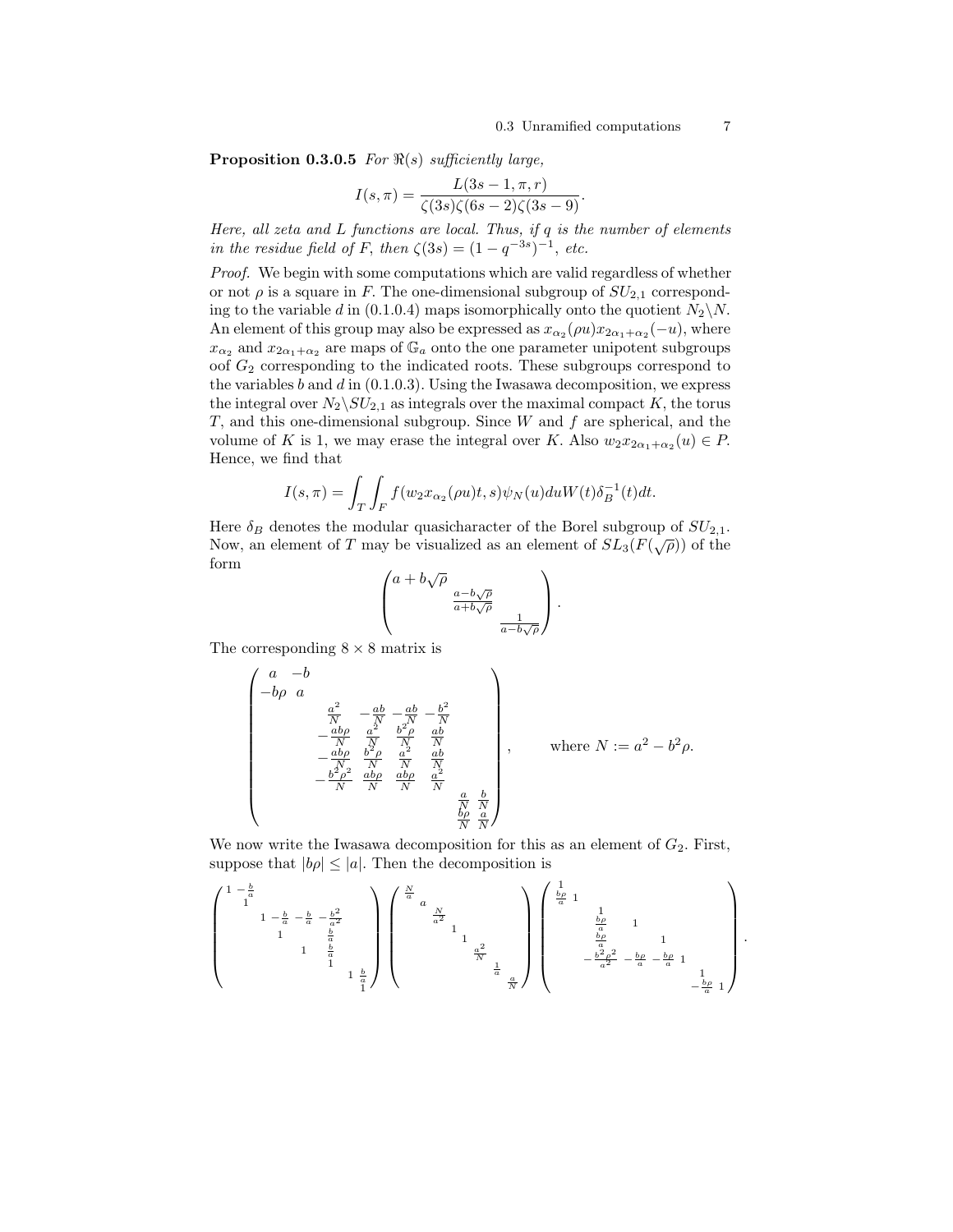If,  $|b\rho| > |a|$ , it is

$$
\begin{pmatrix} 1-\frac{a}{b\rho} & & & & & \\ & 1 & & & & & \\ & & 1-\frac{a}{b\rho} & -\frac{a}{b\rho} & -\left(\frac{a}{b\rho}\right)^2 \\ & & & 1 & \frac{a}{b\rho} & & \\ & & & & 1 & \frac{a}{b\rho} & \\ & & & & & 1 & \frac{a}{b\rho} \\ & & & & & & 1 \end{pmatrix} \begin{pmatrix} \frac{N}{b\rho} & & & & & \\ & b\rho & & & & & \\ & & & \frac{N}{b\rho} & & & \\ & & & & 1 & & \\ & & & & & 1 & \\ & & & & & \frac{b^2\rho^2}{N} & \\ & & & & & & \frac{b^2\rho^2}{N} \\ & & & & & & \frac{b}{b\rho} & \\ & & & & & & \frac{b\rho}{N} \end{pmatrix} \begin{pmatrix} -1 & \frac{1}{b\rho} & & & & & \\ & & -1 & -\frac{a}{b\rho} & & & \\ & & -1 & -\frac{a}{b\rho} & & \\ & & & -1 & -\frac{a}{b\rho} & \\ & & & & -1 & \frac{a}{b\rho} & \frac{a}{b^2\rho^2} \\ & & & & & & 1 \end{pmatrix}.
$$

Let us denote the three factors by  $u', t'$  and  $k'$ , respectively. Then  $u'$  has the property that  $w_2u'w_2^{-1}$  and  $w_2[x_{\alpha_2}(u), u']w_2^{-1}$  (where [,] denotes the commutator) are both in P. Thus  $f(w_2 x_{\alpha_2}(u)t, s) = f(w_2 x_{\alpha_2}(u)t', s)$ . We have

$$
I(s,\pi) = \int_T \left( \int_F f(w_2 x_{\alpha_2}(u), s) \psi(\alpha_2(t')) u \right) K(t) \delta_B^{-\frac{1}{2}}(t) \delta_P^s(w_2(t'w_2) | \alpha_2(t') | dt,
$$

where t' is as above, and  $K(t) := W(t)\delta_B(t)^{-\frac{1}{2}}$ . We find that

$$
\delta_B^{-\frac{1}{2}}(t) = |N|^{-1}, \qquad \delta_P(w_2 t' w_2) = \frac{|N|^2}{\max(|a|, |b|)^3}, \qquad |\alpha_2(t')| = \frac{\max(|a|, |b|)^3}{|N|}.
$$

#### Lemma 0.3.0.6

$$
\int_{F} f(w_2 x_{\alpha_2}(u), s) \psi(cu) du = (1 - q^{-3s}) \frac{(1 - q^{(-3s+1)(v(c)+1)})}{(1 - q^{-3s+1})}.
$$

*Proof.* There is an embedding j of  $SL_2$  into  $G_2$  such that  $j\begin{pmatrix} 1 \ -1 \end{pmatrix} = w_2$  and  $j\left(\begin{smallmatrix} 1 & u \\ 1 & 1 \end{smallmatrix}\right) = x_{\alpha_2}(u)$ . The lemma is a well-known computation from  $SL_2$  applied to this copy of  $SL_2$ . One has only to check that  $f\left(j\left(\begin{array}{cc} t & 0 \\ t^{-1}\end{array}\right),s\right) = t^{-3s}$ .

Let  $x = q^{-3s+1}$ . Then the above reads

$$
(1-q^{-1}x)\frac{(1-x^{v(c)+1})}{(1-x)}.
$$

To complete the argument, we must consider the two cases  $(SU_{2,1}$  splits over  $F$  or does not) separately.

#### Split Case

In this case put  $t_1 = a + b\sqrt{\rho}$  and  $t_2 = a - b\sqrt{\rho}$ . Then  $t_1$  and  $t_2$  are just two independent variables ranging over  $F^{\times}$ . The quantity called "N" above us equal to  $t_1t_2$ . Since  $\rho$  and 2 are units,  $\max(|a|, |b|) = \max(|t_1|, |t_2|)$ . Let  $\beta_1, \beta_2$  denote the simple roots of  $SL_3$ . We get

$$
\delta_P(w_2t'w_2) = \frac{|t_1t_2|^2}{\max(|t_1|, |t_2|)^3} = \min(|t_1^{-1}t_2^2|, |t_1^2t_2^{-1}|) = \min(|\beta_1(t)|, |\beta_2(t)|),
$$

8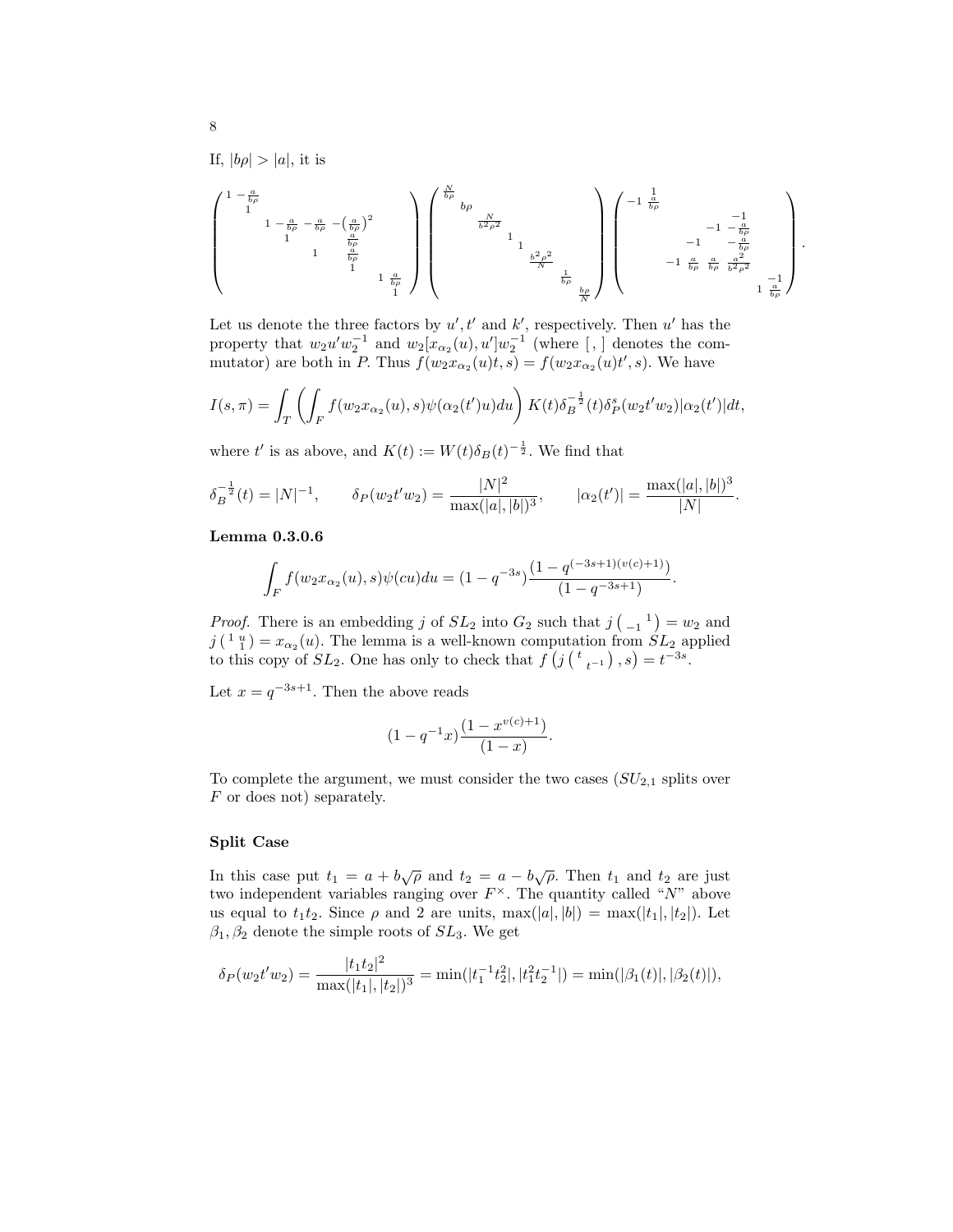$$
|\alpha_2(t')| = \frac{\max(|t_1|, |t_2|)^3}{|t_1 t_2|} = \max(|\beta_1(t)|, |\beta_2(t)|).
$$

Now define two integer-valued variables, depending on t by  $m_i = v(\beta_i(t)), i =$ 1, 2. As t ranges over the torus of  $SL_3$ , the pair  $(m_1, m_2)$  ranges over

 $\{(m_1, m_2) \in \mathbb{Z}^2 : m_1 - m_2 \text{ is divisible by } 3\}.$ 

Every part of our local integral can now be expressed in terms of  $m_1$  and  $m_2$ . First, we consider the function  $K(t)$ . This is evaluated using the Casselman-Shalika formula [2]. It is equal to zero unless  $m_1$  and  $m_2$  are both non-negative. If  $m_1$  and  $m_2$  are both non-negative, then the pair corresponds to a dominant weight for the group  $PGL_3(\mathbb{C})$ . Let  $\Gamma_{m_1,m_2}$  denote the corresponding irreducible finite dimensional representation, which we may also regard as a representation of  $GL_3(\mathbb{C})$ . Then we have

$$
K(t) = \text{Tr}\,\Gamma_{m_1,m_2}(\tilde{t}_\pi),
$$

where  $\tilde{t}_{\pi}$  is the conjugacy class of  $GL_3(\mathbb{C})$  associated to the local representation  $\pi$ . Also  $\delta_P(w_2 t' w_2) = q^{-\max(m_1, m_2)}, |\alpha_2(t')| = q^{-\min(m_1, m_2)},$  and  $\delta_B^{-\frac{1}{2}}(t) = q^{-m_1 - m_2}$ . Thus, we consider,

$$
(1 - q^{-1}x) \sum_{m_1, m_2} \frac{1 - x^{\min(m_1, m_2) + 1}}{1 - x} x^{\max(m_1, m_2)} \operatorname{Tr} \Gamma_{m_1, m_2}(\tilde{t}_{\pi}),
$$

where the sum is over  $m_1, m_2$  both non-negative, such that  $m_1 - m_2$  is divisible by 3.

We now make use of the relationship between local Langlands  $L$ -functions and the Poincaré series of certain graded algebras. We first review some definitions. Fix  $N \in \mathbb{N}$ , and

$$
A = \bigoplus_{i_1, \dots, i_N \in \mathbb{N}} A_{i_1, \dots, i_N}
$$

a graded algebra over a field k. The Poincaré series of  $A$  is a power series in N indeterminates

$$
\sum_{i_1,\dots,i_N=0}^{\infty} \dim(A_{i_1,\dots,i_N}) T_1^{i_1} \dots T_N^{i_N}.
$$

The graded algebra which is relevant for consideration of Langlands Lfunctions is described as follows. Let <sup>L</sup>G be a semisimple complex Lie group, and  $(r, V)$  a finite-dimensional representation. Inside the symmetric algebra  $\text{Sym}^*(V)$  we consider the subalgebra  $\text{Sym}^*(V)$ <sup>LU</sup> of <sup>L</sup>U-invariants. This subalgebra contains the highest weight vectors of each of the irreducible components of  $Sym^*(V)$  and is graded by the semigroup of dominant weights of  ${}^L G$ as well as by degree.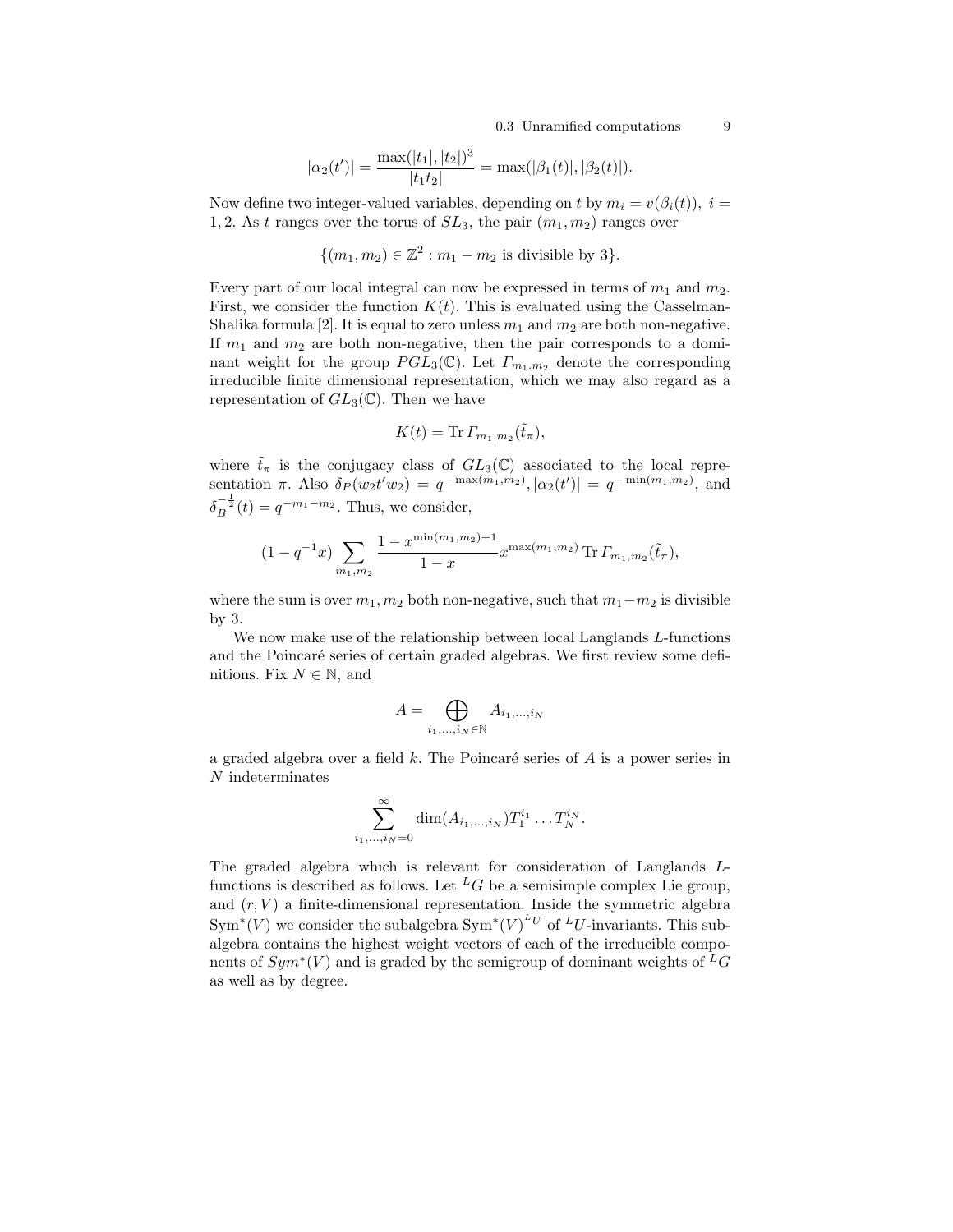Let us use a slightly different notation from that above. We use  $X$  for the indeterminate associated to the grading by degree, and  $T_1, \ldots, T_N$  for the grading by weight. Let  $\pi$  be an unramified representation of  $G(F)$  where  $F$  is a non-archimedean local field and  $G$  is an algebraic group such that <sup>L</sup>G is the L-group. Let  $\tilde{t}_{\pi}$  be the semisimple conjugacy class in <sup>L</sup>G corresponding to  $\pi$ . Then it follows from the definitions that the local Langlands L-function  $L(s, \pi, r)$  may be obtained from the Poincaré series of Sym<sup>\*</sup> $(V)^{^L}$ by substituting  $q^{-s}$  for X and  $\text{Tr } \Gamma_{k_1 \varpi_1 + \cdots + k_N \varpi_N}(\tilde{t}_{\pi})$  for  $T_1^{k_1} \ldots T_N^{k_N}$ . Here  $\Gamma_{k_1,\varpi_1+\cdots+k_N,\varpi_N}$  denotes the irreducible finite dimensional representation of  $L_G^{n_1 \omega_1 + \cdots + \omega_N \omega_N}$  weight  $k_1 \omega_1 + \cdots + k_N \omega_N$ .

In cases when  ${}^L G$  is reductive but not semisimple, this discussion must be adapted, as the choice of maximal unipotent  $^L U$  does not by itself pin down a basis for the weight lattice which may be used to define the grading. In the case at hand, one needs only to observe that, since the adjoint representation of  $GL_3(\mathbb{C})$  factors through the projection to  $PGL_3(\mathbb{C})$  (which is semisimple) each of the representations appearing in the decomposition of the symmetric algebra must as well. Alternatively, one may define the grading using the weights of the derived group.

The following fact is well-known:

**Lemma 0.3.0.7** Let  $\varpi_1, \varpi_2$  denote the fundamental weights of  $PGL_3(\mathbb{C})$ . Let  $T_1, T_2$  and X be indeterminates associated, as above, to the grading on  $\text{Sym}^*(V)^{^LU},$  where V is the eight-dimensional adjoint representation. Then the Poincaré series of  $Sym^*(V)^{^LU}$  may be summed, yielding the rational function:

$$
\frac{1-T_1^3T_2^3X^6}{(1-T_1T_2X)(1-T_1T_2X^2)(1-T_1^3X^3)(1-T_2^3X^3)(1-X^2)(1-X^3)}.
$$

To complete the proof of proposition 0.3.0.5 in the split case, we just need to show that

$$
\sum_{\substack{m_1,m_2=0 \ 3|(m_1-m_2)}} \frac{1-X^{\min(m_1,m_2)+1}}{1-X} X^{\max(m_1,m_2)} T_1^{m_1} T_2^{m_2}
$$
  
= 
$$
\frac{1-T_1^3 T_2^3 X^6}{(1-T_1T_2X)(1-T_1T_2X^2)(1-T_1^3X^3)(1-T_2^3X^3)},
$$

which is a straightforward computation.

#### Non-Split Case

Suppose now that  $\rho$  is not a square in the local field F. Then it is part of the L-group formalism that the semisimple conjugacy class  $\tilde{t}_{\pi}$  in  ${}^L G =$  $GL_3(\mathbb{C}) \rtimes Gal(E/F)$  associated to  $\pi$  is in the coset corresponding to the

10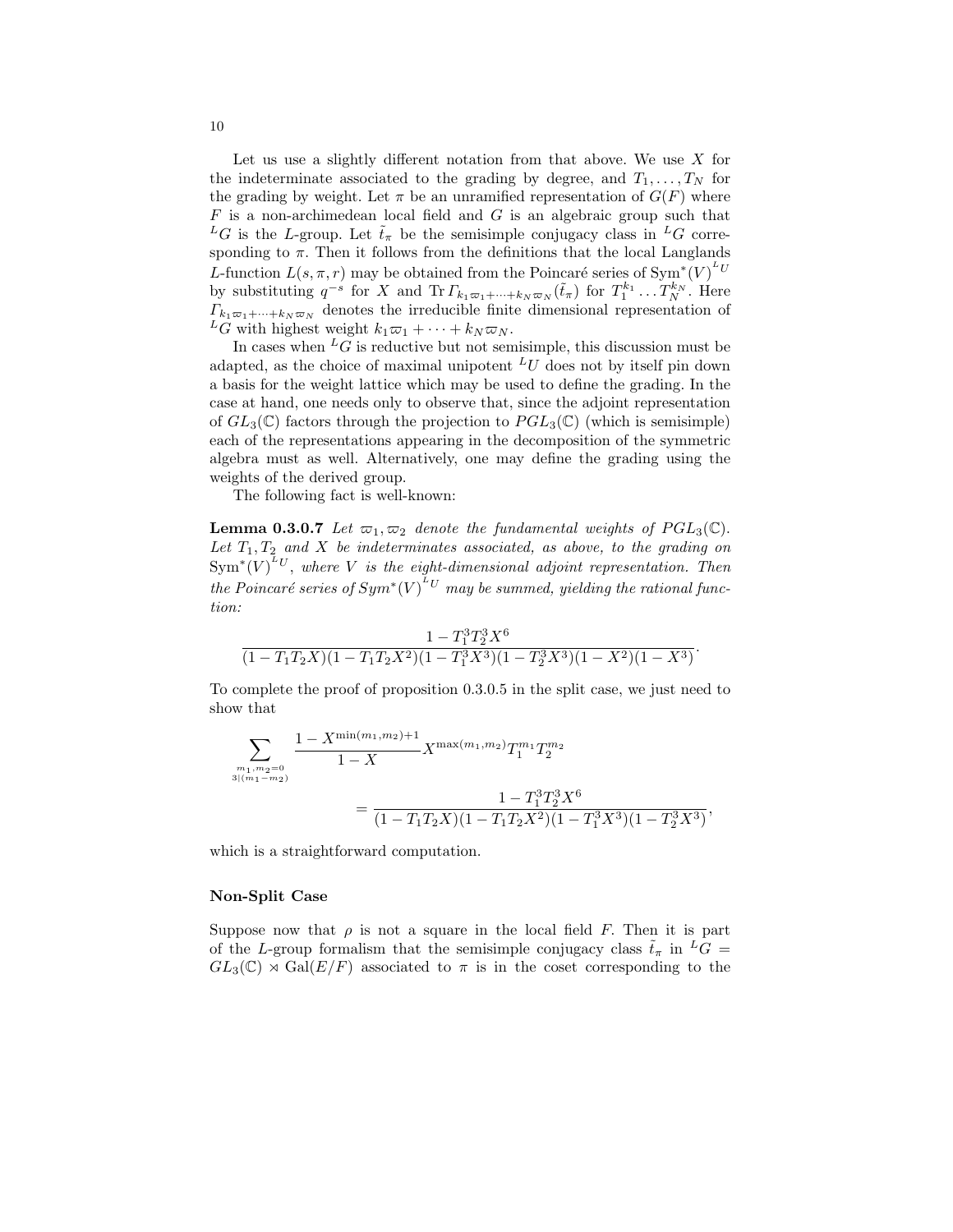nontrivial element of  $Gal(E/F)$ , which we denote Fr. Each such conjugacy class contains an element of the form

$$
\left( \left( \begin{matrix} \mu & \\ & \pm 1 & \\ & & \mu^{-1} \end{matrix} \right), \text{Fr} \right).
$$

Adjusting by an element of the center, we may assume the sign in the middle is plus.

Referring to section 0.1.1, we see that our eight-dimensional representation decomposes into a 5 dimensional +1 eigenspace for Fr on which  $\binom{\mu_1}{\mu_1}$ acts with eigenvalues  $\mu^2$ ,  $\mu$ ,  $1, \mu^{-1}$ ,  $\mu^{-2}$ , and a 3-dimensional  $-1$  eigenspace for Fr, on which  $\binom{\mu}{1}$   $\mu^{-1}$  acts with eigenvalues  $\mu, 1, \mu^{-1}$ . Hence, the local L-function is

$$
\frac{1}{(1-\mu^2x)(1-\mu^2x^2)(1-x^2)(1-\mu^{-2}x)(1-\mu^{-2}x^2)},
$$

where  $x = q^{-3s+1}$  as before. This may also be written as

$$
\frac{1}{(1-x^2)}\sum_{k_1,k_2=0}^{\infty} \text{Tr}( \Gamma_{k_1} \otimes \Gamma_{k_2}) \left(\begin{array}{c} \mu^2 \\ \mu^{-2} \end{array}\right) x^{k_1+2k_2}.
$$

Turning to the local integral, we find that in this case we have  $m_1 = m_2$ . Let us therefore denote this quantity simply " $m$ ."

Lemma 0.3.0.8 With the notation as above, we have

$$
K(t) = \text{Tr}\, \varGamma_m \left( \begin{smallmatrix} \mu^2 & \\ & \mu^{-2} \end{smallmatrix} \right).
$$

Proof. This can be verified either by direct computation or by a close reading of [2]. In either method it is necessary first to identify the precise unramified character of the torus of  $SU_{2,1}$  corresponding to  $\left(\int_{1}^{\mu} \pm 1\right)$  $\mu^{-1}$  $\Big)$ , Fr $\Big)$ . For the convenience of the reader, we record that it is the map sending the torus element with coordinates a and b as above to  $\mu^{v(a^2-b^2\rho)}$ . (Here v is again the discrete valuation on the field  $F$ .)

This case of the proposition now follows from the identity

$$
\sum_{k_1, k_2=0}^{\infty} \sum_{i=0}^{\min(k_1, k_2)} X^{k_1 + 2k_2} T^{k_1 + k_2 - 2i} = \frac{1}{(1 - X^3)(1 - TX)(1 - TX^2)}
$$

$$
= \frac{1}{1 - X^3} \sum_{m=0}^{\infty} X^m \frac{1 - X^{m+1}}{1 - X} T^m,
$$

which is straightforward to verify

This also completes the proof of Proposition 0.3.0.5